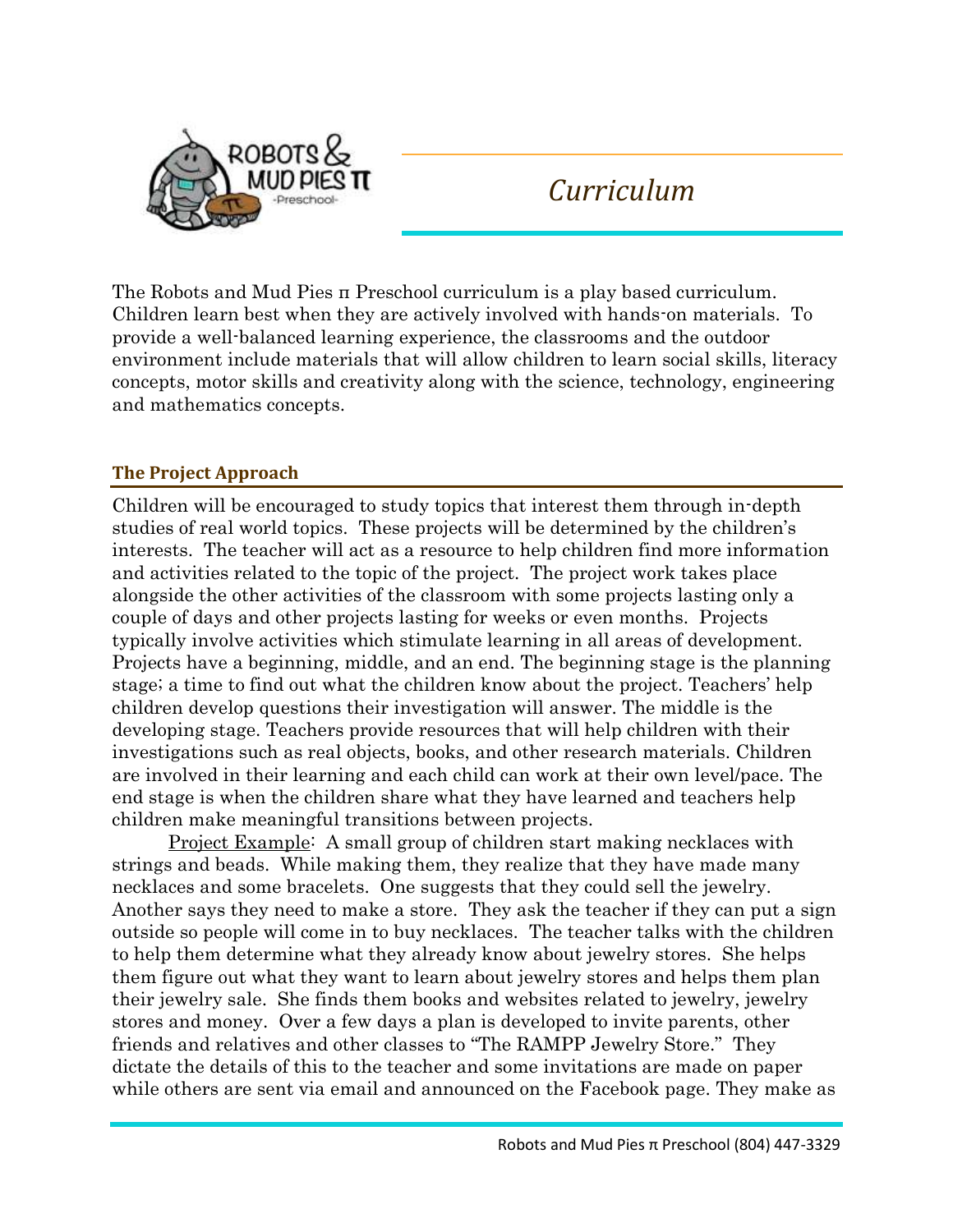many necklaces as they can in the next few days. They make signs to announce the sale and price tags to put on the jewelry. They make a cash register. Other children may join in parts of the project but some children may prefer to continue their favorite activities (perhaps painting at the easel or building in the block area.) The adults help by asking questions such as, 'what will you do next?' 'What will you do when people come into the store?' When the sale day comes, the children create displays of the jewelry with the prices and they create a cashier's station. Finally, the sale begins! The children greet their customers; show them the jewelry (perhaps putting a bit too much sales pressure on grandma); and with help, make change. Once the sale is done, they count how many necklaces and bracelets are left and figure out how many they sold. They count the money and they decide what to do with the money. They might decide to buy something for the classroom or they might decide to donate the money to one of the charities that RAMPP supports. At the end of the project, the children draw pictures and dictate stories about what they did and what they have learned. Throughout this project, the children are using skills and knowledge in all areas of development including fine motor, math, language, literacy, creativity and social skills. They are working together and solving problems as a group. The adults are present to observe and to act as resources for the children. A project like this might last a week. The length of time spent on a project is based on the children's interest levels. A project like this might lead to a similar project with the same children or with other children in the school. After the jewelry sale is over, children may start planning another type of store or they may find other interests and move on to other topics.

#### **STEM Education**

Science, technology, engineering and mathematics concepts will be taught throughout the day integrated with the other activities going on in the classroom. . For example, a group of students may be asked to solve an engineering problem, 'Build a bridge that the troll can live under and that is strong enough to hold the big Billy goat.' This problem ties literacy activities with engineering, mathematics and science. The planned experiences will be based on the children's interests at the time and may be tied directly to a project they are working on at the time. While these subjects will not be taught as separate units as you might find in schools for older children, an explanation of the separate subjects may be helpful to parents and other adults. The following is an explanation of how these areas will be approached at RAMPP: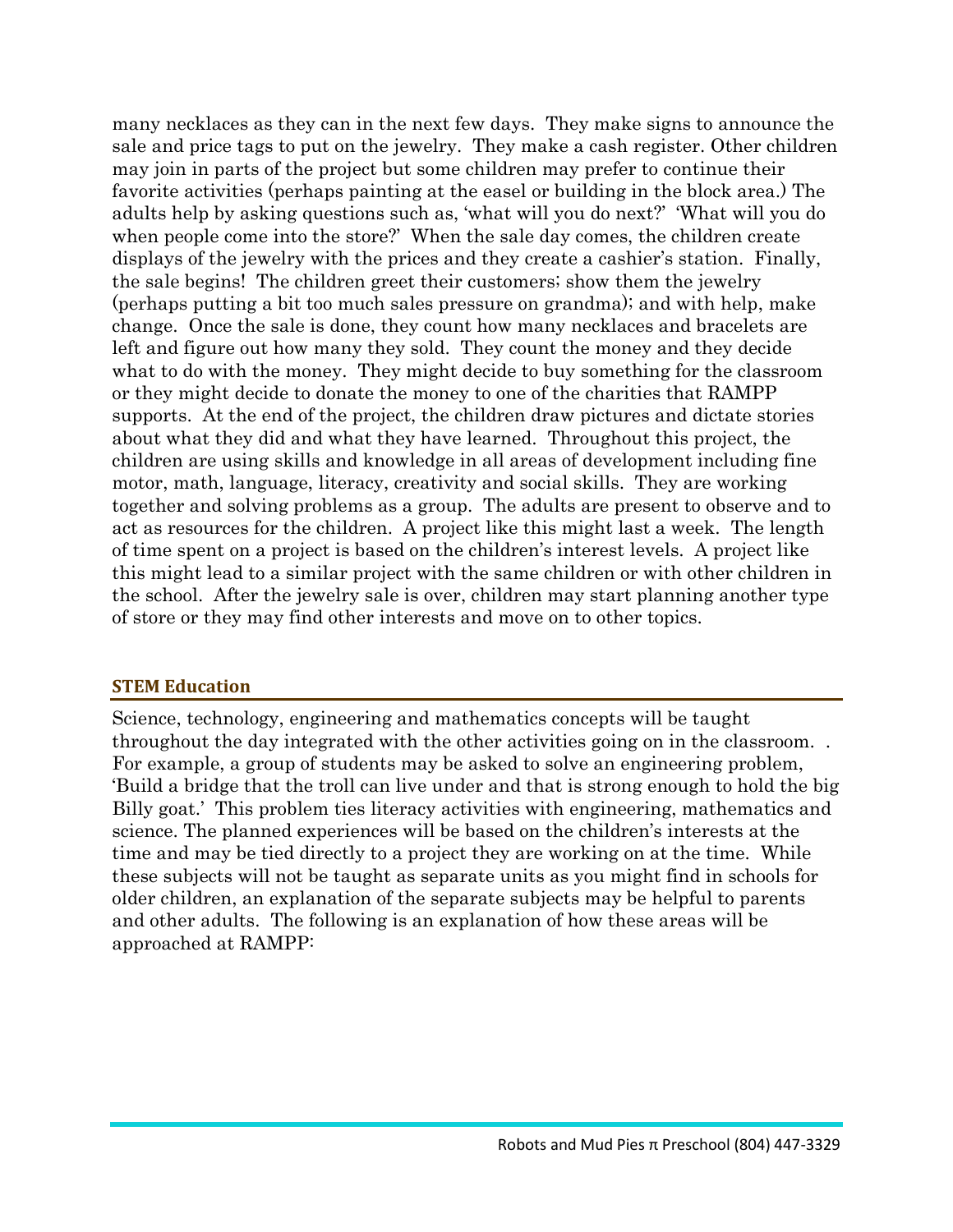#### Science

Science is observing and experimenting, making predictions, sharing discoveries, asking questions, and wondering how things work. At RAMPP, the children will be given the opportunity to explore many objects and concepts related to science. They will observe living organisms including plants and insects. Rocks, shells and other natural items will be available for exploration. Teacher led activities may include simple chemistry or physics experiments such as mixing baking soda and vinegar to see the reaction or testing gravity's effect on different objects. A simple version of the experimental method will be modeled for the children.

## Technology

Technology is using tools, being inventive, identifying problems, and making things work. Electronics, tools and everyday objects are forms of technology used in our daily life. At RAMPP, the children will learn how to use technology in order to solve problems, to gain knowledge, and to describe what they have learned. For example, a group of children may use thermometers and rain gauges to track the weather for a week. They can use a tablet computer to check their findings against the weather.com information. They can also use the tablet to learn more about types of weather. Then they can use a computer to explain what they have learned by telling a teacher what to write and adding photographs to make a book. For the most part, electronic technology will only be used as tools at RAMPP. While playing computer games and watching videos are great fun, these will be rare activities at RAMPP.

#### Engineering

Engineering is solving problems, using a variety of materials, designing and creating, and building things that work. Many of the materials available to the children at RAMPP lend themselves to building structures and creating simple machines. During Free Choice Time, they will be able to explore these materials and learn how they work. For instance, a couple of children may decide to play with the Duplos Simple Machines set (a type of Lego toy). While building and exploring, they find that they can make the propeller spin around but it keeps hitting the table when they try to spin it. Through trial and error, they figure out that if they add more Duplo bricks at the base of the structure, the propeller will be high enough that it doesn't hit the table when it spins. Simple, child directed activities like this will be supplemented with teacher directed engineering problems. During these activities, the teacher will provide the children with some materials (perhaps a set of wooden blocks, a toy goat and a toy troll). She will present them with a problem (the troll needs a bridge that is tall enough for him to live under and strong enough for him and a goat to stand on top of the bridge). She will ask them to work together to solve the problem. The children will be prompted to work through the following steps while doing these activities.

Identify the Problem: Describe the challenge to be solved. Explore: Research what others have done. Discover what materials are available.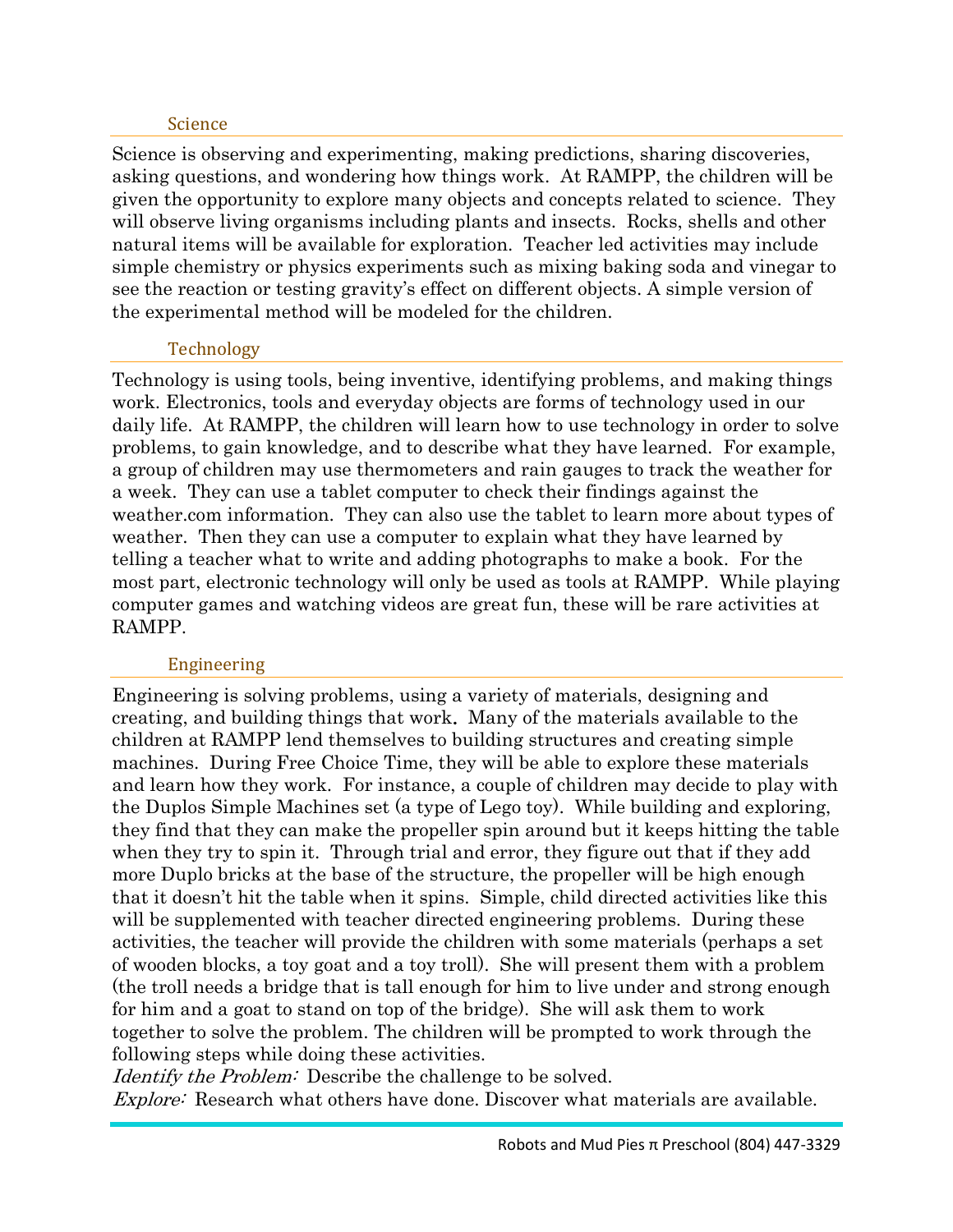Design: Use your knowledge and creativity to come up with many solutions. Choose one idea and draw or make a model of it.

*Create:* Make your solution.

Try It Out: Test your solution.

Make It Better: Evaluate how the solution worked and think of how to improve your design.

Over time, the children will become more adept at working through these steps and brainstorming together to make creative solutions to a variety of problems.

## **Mathematics**

Counting, making patterns, learning about shapes and measurement are important math concepts for preschoolers to learn. At RAMPP, the children will learn math concepts while playing and going about their daily activities. Snack time is a great time to practice counting and sorting with different types of crackers. Jumping from one shape on the floor to another shape gives the children practice using their large muscles while they are learning about shapes and colors. Teachers can help preschoolers learn about graphing by having them stand in groups based on the color of their pants and then making a graph with one square of paper representing each child. Because preschoolers learn concepts such as this best when they are moving and excited about an activity, we will not use worksheets to teach mathematics or other concepts at RAMPP.

# **Literacy**

Reading and writing are essential skills for any child throughout their years in school. At RAMPP, children will be surrounded with writing and reading activities which will engage them and allow them to learn literacy skills at their own pace. Teachers will read books daily. They will model reading in many ways such as reading a recipe or reading a note from a parent. They will introduce the children to writing by having them dictate stories while the teacher writes their words. The children will practice writing in the Writing Area and in other areas of the room. For instance, when a child paints a picture, a teacher will encourage her to write her name on the paper. When a child wants to play "restaurant" in the dramatic play area, the teacher will provide him with a pencil and an order pad so he can write down what people want to eat. Science and engineering activities will include reading and writing concepts too. At first, a child's writing will look like scribbling but over time, she will learn to write letters and, eventually, words. Children will not use flash cards, worksheets or drill type computer programs at RAMPP. We hope to help each child learn to love reading, writing and school in general. Making reading and writing meaningful and fun will make that more likely.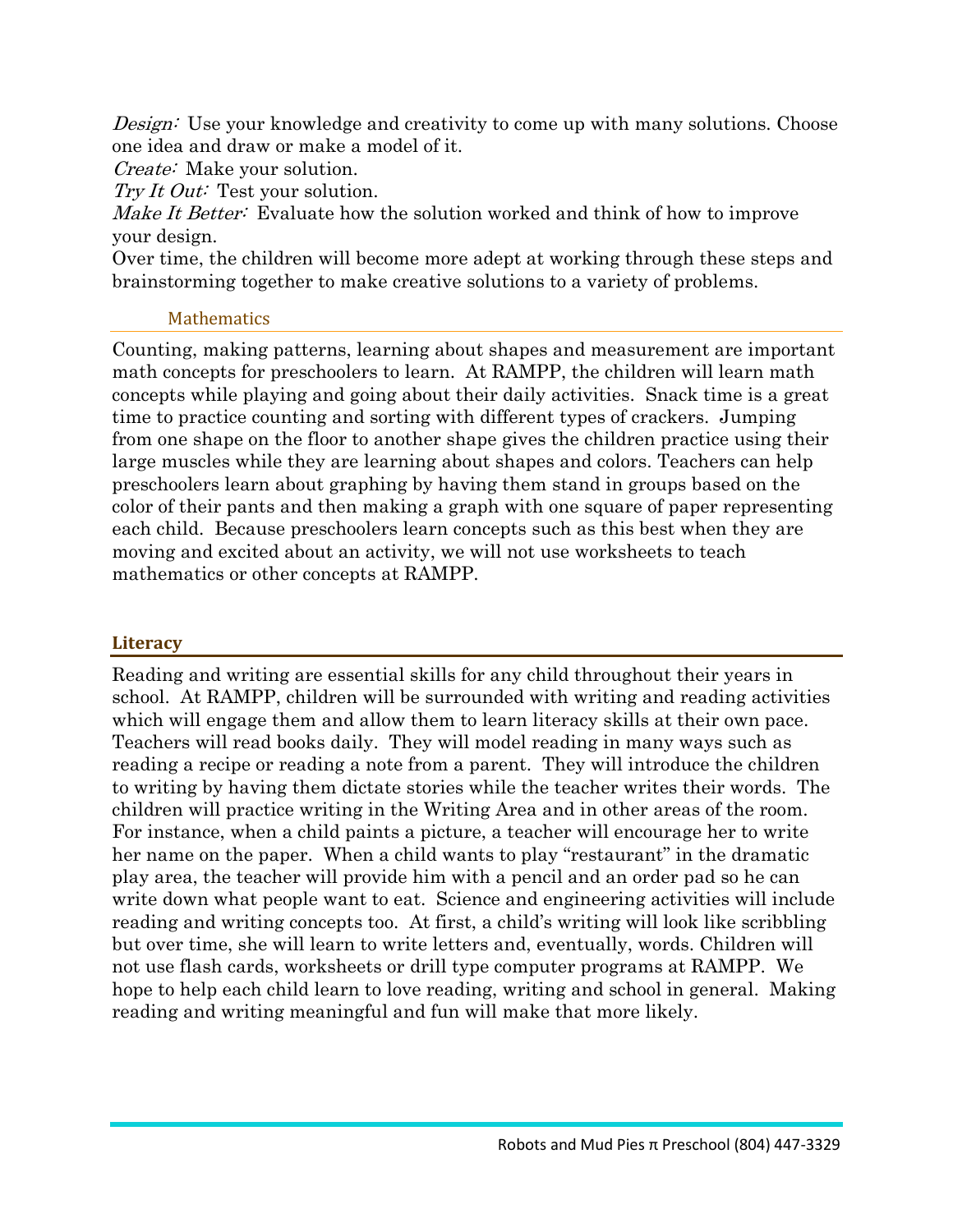# **Art, Music, Dramatic Play and Physical Development**

While RAMPP's curriculum has an *emphasis* on STEM activities; this does not mean the children will not have access to other creative activities. The classrooms will include an Art Area, a Music Area and a Dramatic Play Area in addition to the Writing Area, Science Area, Block Area and Math & Manipulatives Area. Each classroom will also have a number of activities that allow the children to practice small motor and large motor skills. The children will have free access to all of these areas during Free Choice Time. Additionally, many of the teacher suggested activities will involve art, music, dramatic play or physical activities. For instance, on one day, the teacher may put out finger paint in the art area, set up an obstacle course to promote large motor skills and show the children new puppets in the dramatic play area. The children will have free access to many art materials daily. The music area will have assorted musical instruments and an mp3 player the children can use to play a variety of music for dancing. The dramatic play area will include dress up clothes and props that will encourage the children to act out stories and to try out community helper roles such as teacher, firefighter, and police officer. Often the projects that develop from the children's interests will lead to activities in all of these areas. When planning what they want to do to solve an engineering problem or when they are describing what happened in a science experiment, the children will often use art supplies to draw what they want to describe.

# **Outdoor Play**

Daily opportunities for gross motor activity and exercise are necessary for the overall development of young children. Our outdoor environment provides a wide array of activities which will engage the children in learning activities. The RAMPP playground will include activities such as a sandbox, a flower garden for the children to tend, a sound garden where they can make music, balls and other sports equipment, and tools to aid in the exploration of insects, plants and other natural objects. The playground will not include large, plastic climbing structures because the RAMPP approach to outdoor play emphasizes interacting with natural elements and with each other. We will observe and learn about plants, insects, birds, and other animals that live in our area. To assist in these investigations, teachers will have field guides, other books, and access to the internet so the children can learn how to identify these plants and animals. We will add collections of 'loose parts' that can enhance the outdoor experience. These loose parts include tree cookies (branches and logs cut to make flat cross-sections of trees), shells, rocks, and assorted pieces of wood. The children can use these to build structures, make ramps and bridges, and create art work. With these materials and activities, children will be able to work on a variety of developmental areas including motor skills, language and literacy, art, music, science, math and social skills.